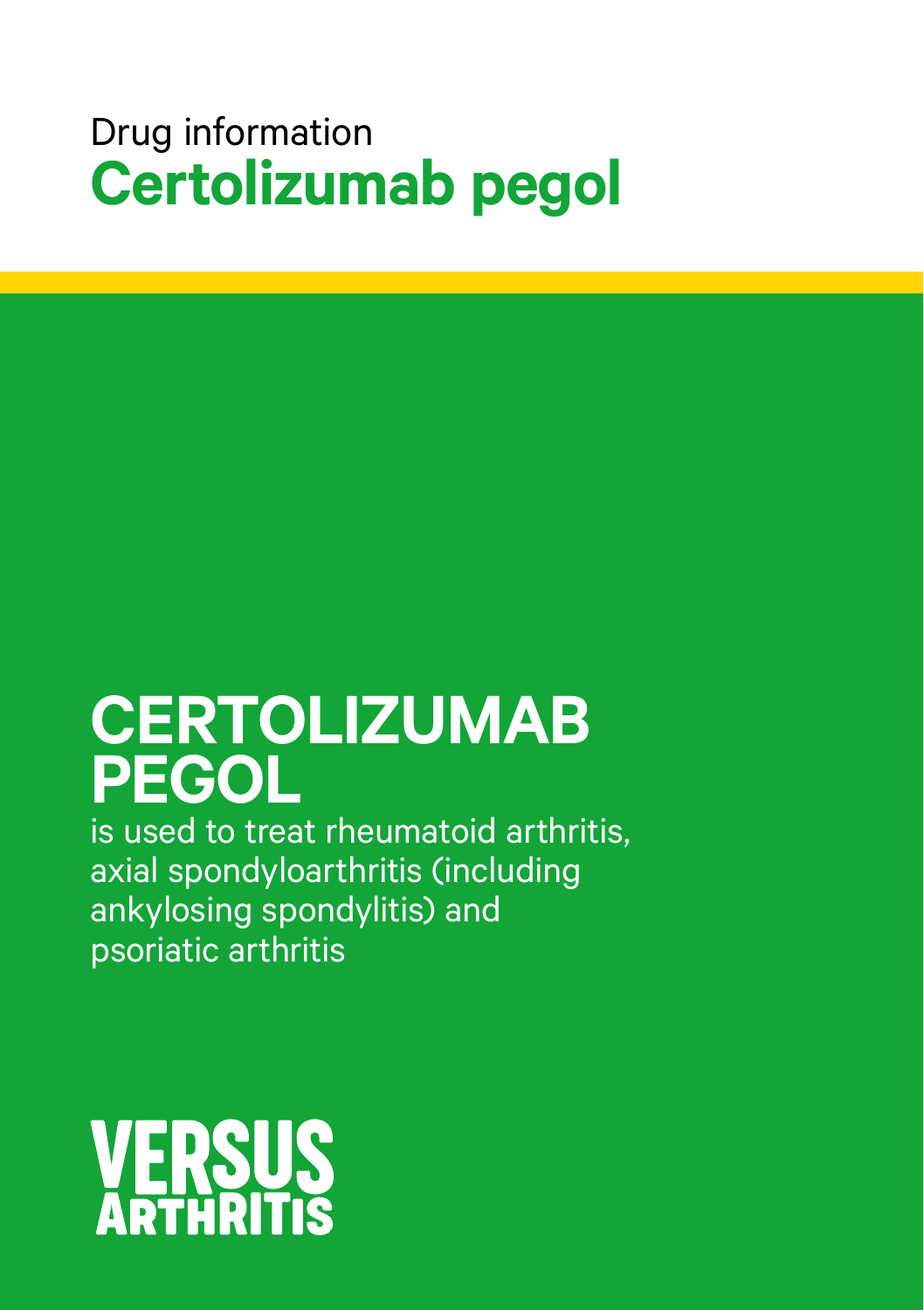## **What is certolizumab pegol?**

Certolizumab pegol is an anti-TNF drug. It helps prevent your condition causing damage to your body. It does this by blocking the action of chemicals in your body that can cause pain and swelling in joints.

In autoimmune conditions the immune system, which normally protects us from infection and illness, starts to attack healthy parts of the body.

In rheumatoid arthritis and some other conditions, too much of a protein called TNF is produced in the body. This causes inflammation, pain and damage to your joints. Anti-TNF drugs such as certolizumab pegol block TNF and reduce this inflammation.

If certolizumab pegol works for you, your symptoms should start to improve 6–12 weeks after you start taking it.

Certolizumab pegol can be prescribed by a consultant rheumatologist for:

- rheumatoid arthritis
- axial spondyloarthritis, including ankylosing spondylitis
- psoriatic arthritis.

## **Who can take certolizumab pegol?**

There are guidelines to help doctors decide who the drug is suitable for, depending on what condition people have and how serious it is. Certolizumab pegol is often given with another drug called methotrexate.

Certolizumab pegol won't be started if:

- your condition isn't active
- you haven't tried other treatments for your condition first
- you have an infection.

Before you start certolizumab pegol, doctors sometimes use a scoring system to assess how many of your joints are painful or swollen and how it makes you feel. This helps them work out how active your condition is.

You'll also need blood tests before treatment to see whether the drug is suitable for you.

Your doctor may decide not to prescribe certolizumab pegol if you've had:

- repeated or serious infections
- multiple sclerosis (MS)
- cancer
- a serious heart condition
- a serious lung condition.

Before starting certolizumab pegol you'll have a chest x-ray and blood tests to check if you've ever been exposed to the condition tuberculosis (TB).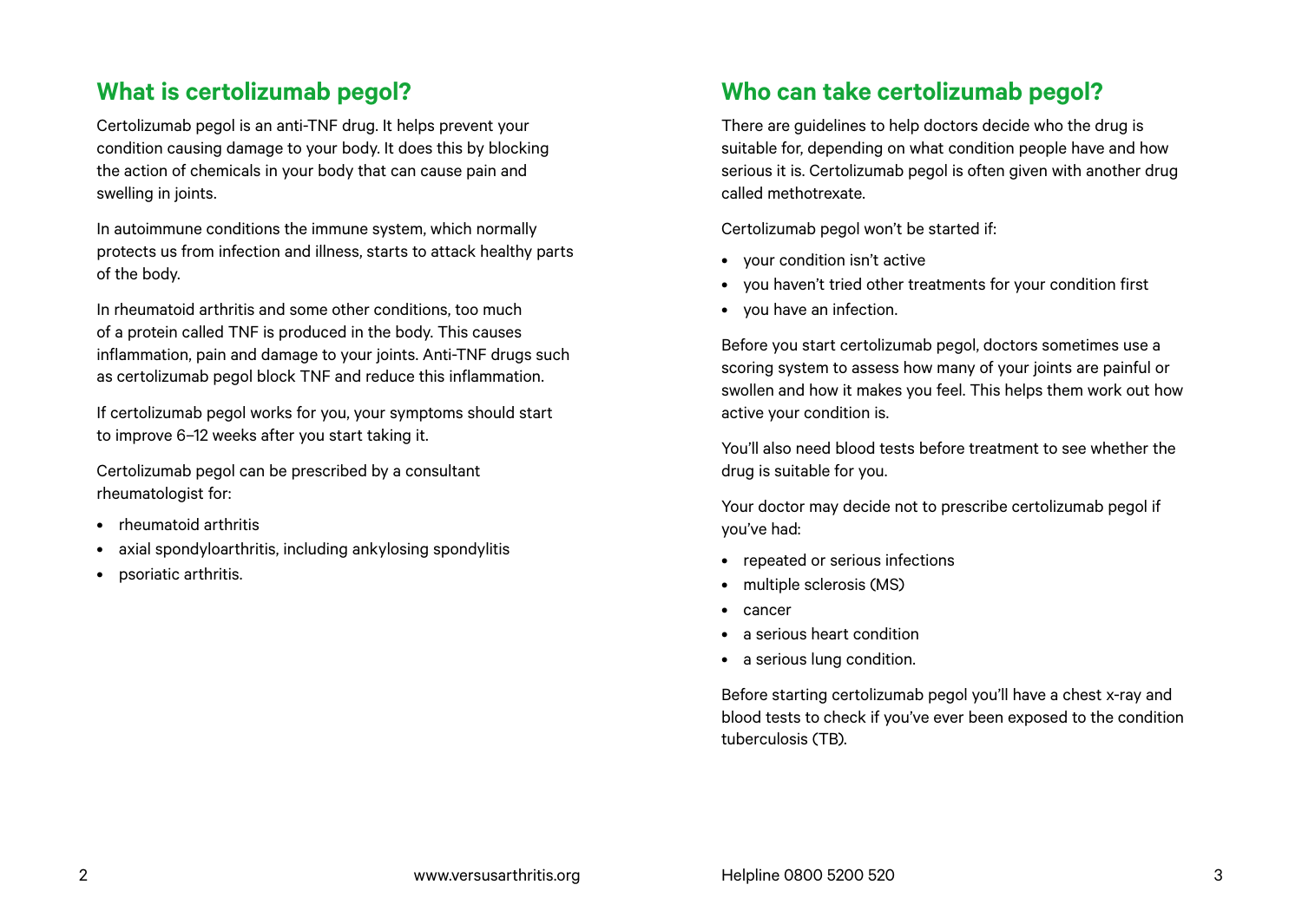Even if you don't have symptoms, the bacteria that cause TB may still be present in the body and you may need treatment before starting certolizumab pegol to reduce the risk of the infection coming back.

If you have HIV, this should be well controlled before starting certolizumab pegol. Your HIV specialist should be involved in discussions about whether you should have this drug. If you are in an at-risk group for HIV, your rheumatology team should test you for HIV before you start treatment with certolizumab pegol.

You'll also be checked for previous hepatitis infection, as certolizumab pegol may increase the risk of hepatitis becoming active again.

You'll need further blood tests while you're on certolizumab pegol to check how well it is treating your condition.

### **How is it taken?**

Certolizumab pegol is taken as an injection under the skin, this is known as a subcutaneous injection. The drug will be in a pre-filled syringe or pen. You, your partner, or another family member can learn to give the injections at home.

Certolizumab pegol is prescribed under the brand name Cimzia.

Because it's a long-term treatment, it's important to keep taking certolizumab pegol even if it doesn't seem to be working at first, unless you have severe side effects. It's also important to keep taking it when your symptoms improve, as this will help to keep your condition under control.

If you forget a dose of certolizumab pegol, take the next dose as soon as you remember. Then continue according to your original schedule.

## **Side effects and risks**

The most common side effects are reactions at the injection site such as redness, swelling or pain, but these aren't usually serious. Regularly changing the injection site will help reduce the chances of this happening.

Because certolizumab pegol affects the immune system, it can make you more likely to pick up infections. It can also make them harder to spot.

Tell your doctor or rheumatology nurse straight away if you develop any signs of infection such as:

- a sore throat
- a fever
- coughing up green phlegm
- diarrhoea
- any other new symptoms that concern you.

While you're taking certolizumab pegol, you should have regular blood tests – usually every 3–6 months – to check that you're still responding well to the drug and that it's not causing any other problems.

You should contact your doctor if you develop chickenpox or shingles, or come into contact with someone who has chickenpox or shingles. These illnesses can be more severe if you're on certolizumab pegol. You may need antiviral treatment, and the drug may be stopped until you're better.

Rarely, people may experience an allergic reaction to certolizumab pegol. Contact your healthcare team if you think this may be happening. If the reaction is severe the drug will have to be stopped.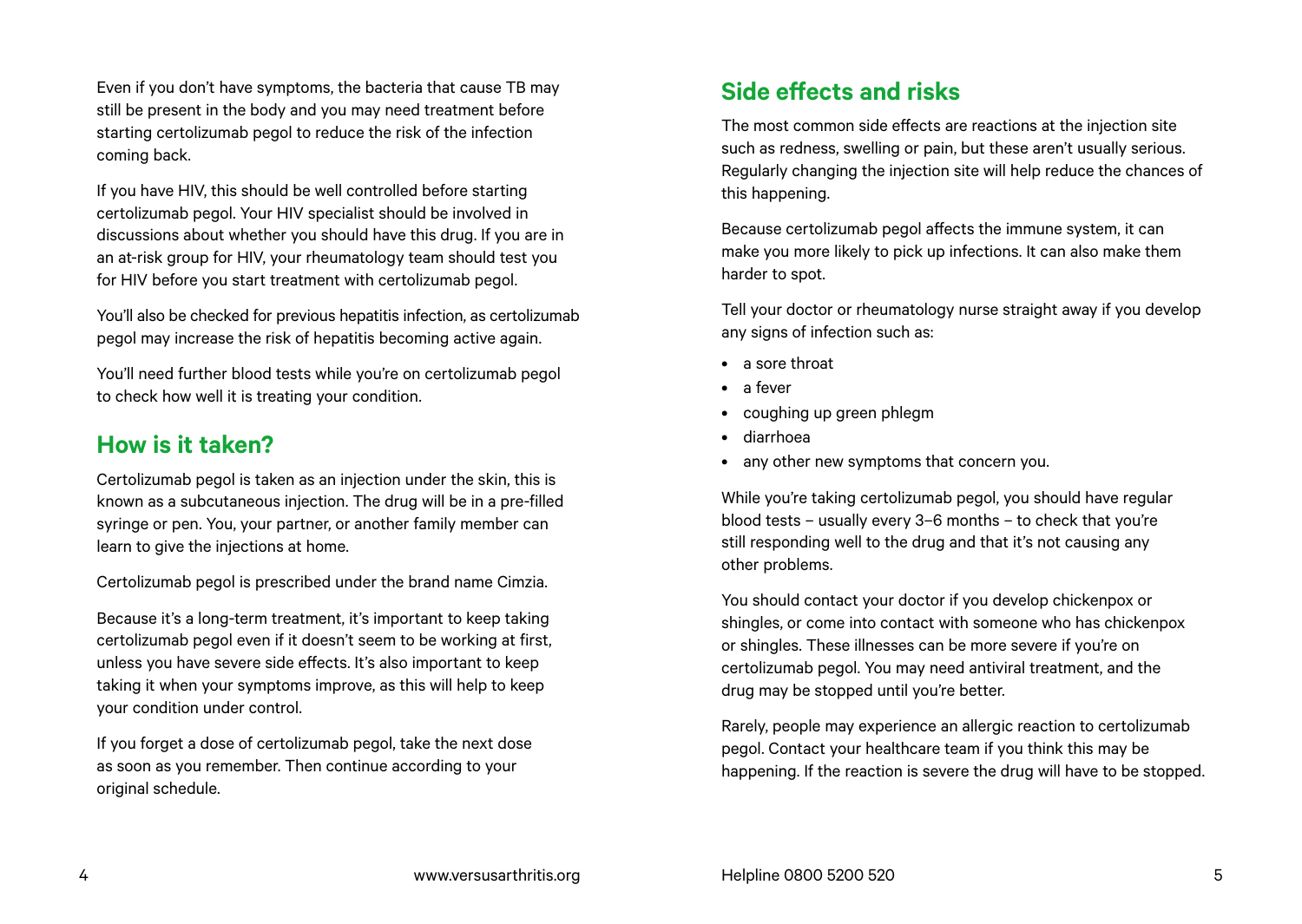Anti-TNF drugs like certolizumab pegol have been associated with some types of skin cancer. But, the link between the two is unclear.

Skin cancers can often be treated successfully when diagnosed early. To be on the safe side, make sure you wear sunscreen and regularly check your skin for any new spots or changes to your freckles or moles.

Very rarely, certolizumab pegol may cause a condition called drug-induced lupus. Symptoms include a rash, fever and increased joint pain. If you have any these symptoms you should tell your rheumatology team. It will usually clear up when certolizumab pegol is stopped.

It's important that you don't stop taking certolizumab pegol or change your dose without talking to your rheumatology team first.

#### Tips to reduce your risk of infection

- Try to avoid close contact with people you know have an infection.
- Wash your hands regularly and carry around a small bottle of antibacterial hand gel.
- Keep your mouth clean by brushing your teeth regularly.
- Stop smoking if you're a smoker.
- Make sure your food is stored and prepared properly.
- Try to keep your house clean and hygienic, especially the kitchen, bathrooms and toilets.

## **Carrying an alert card**

It's recommended that you carry a biological therapy alert card so anyone treating you will know that you're on certolizumab pegol. Ask your rheumatology team for a card.

## **Effects on other treatments**

Certolizumab pegol may be prescribed along with other drugs, including methotrexate. Check with your doctor before starting any new medications, and remember to mention you're on certolizumab pegol if you're treated by anyone other than your usual rheumatology team.

You can carry on taking non-steroidal anti-inflammatory drugs (NSAIDs) or painkillers if needed, unless your doctor advises otherwise.

Don't use complementary treatments, such as herbal remedies, without discussing this first with your doctor or pharmacist as some of them could react with certolizumab pegol.

#### Vaccinations

It's best to discuss vaccinations with your healthcare team before starting certolizumab pegol.

It's usually recommended that people on certolizumab pegol avoid live vaccines such as measles, mumps and rubella (MMR), chickenpox and yellow fever. But sometimes a live vaccine may be necessary, so you should discuss this with your rheumatology team.

Before starting on certolizumab pegol treatment, people at risk of hepatitis infections might need to have a vaccination to protect them. It's possible to have this vaccination while taking certolizumab pegol, but it may be recommended that you have it before starting treatment to make it more effective.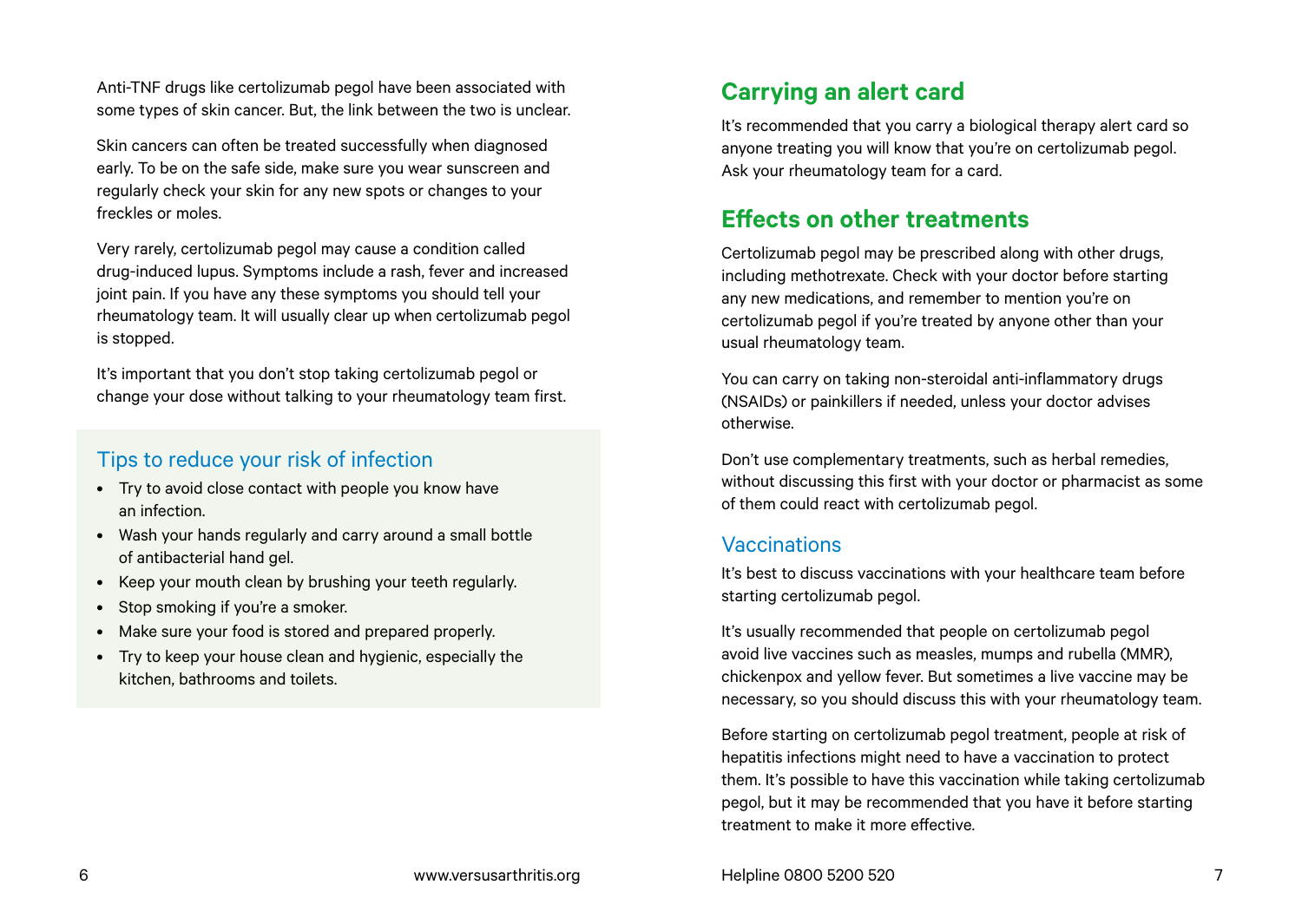The Zostavax shingles vaccine is a live vaccine and isn't recommended for people who are already on certolizumab pegol. However, a non-live shingles vaccine (Shingrix) is available so you may be able to have this instead.

If you've never had chickenpox, it's good to get a vaccination against it before starting certolizumab pegol. But discuss this with your rheumatology team first. It's also a good idea to get any family or household members vaccinated against chickenpox before you start taking certolizumab pegol.

It's recommended that you have the vaccination against COVID-19.

It's recommended that you have the pneumonia vaccine and yearly flu vaccine injection while taking certolizumab pegol. These vaccines are not live, so it's safe for you to have them.

#### Having an operation

If you're due to have an operation, talk to your surgeon and rheumatology team about taking your certolizumab pegol. It's likely you will be advised to stop certolizumab pegol for a time before and after surgery.

## **Alcohol**

There's no need to avoid alcohol while taking certolizumab pegol.

Guidelines state that adults shouldn't have more than 14 units a week, and that they should spread them out over the course of the week. In some circumstances your doctor may advise lower limits.

## **Fertility, pregnancy and breastfeeding**

If you're planning to try for a baby, if you become pregnant, or if you're thinking of breastfeeding we suggest you discuss your medications with your rheumatologist.

Current guidelines state that certolizumab pegol can be used during pregnancy.

Research suggests that very little or none of this drug passes from mother to baby during pregnancy, and so it can be taken during pregnancy if needed.

To be on the safe side, if you do take this drug during pregnancy, your baby should not be given any live vaccines until at least five months after you received your last dose during pregnancy.

There's no evidence that certolizumab pegol is harmful in men trying to father a child.

Research suggests that only a minimal amount of certolizumab pegol passes into breast milk, so it can be used while breastfeeding.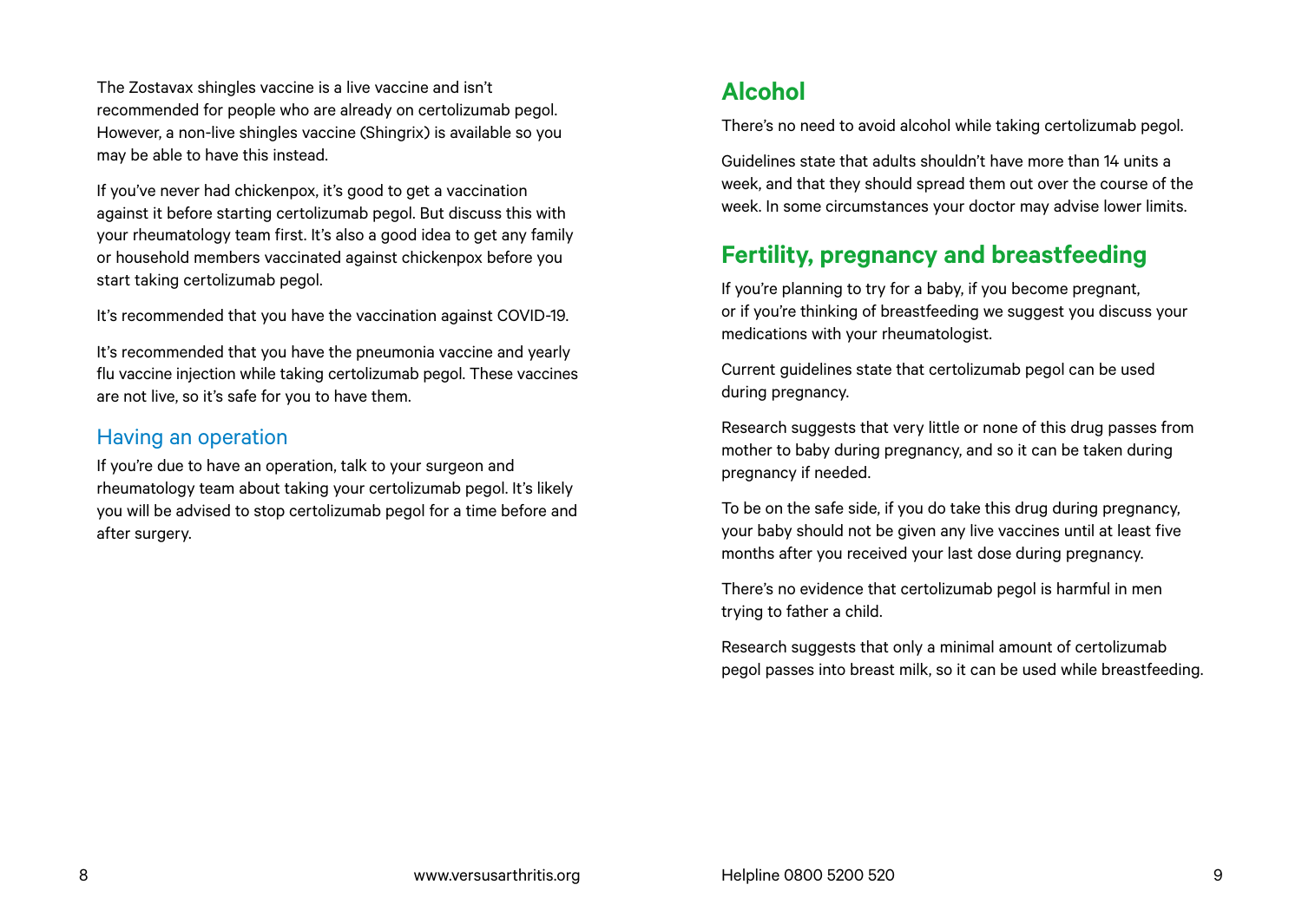## **Where to go for further information**

This leaflet is a guide to certolizumab pegol, its benefits and potential side effects. If there is anything else you would like to know about this drug, just ask the healthcare professionals in charge of your care.

You can also call our free helpline on 0800 5200 520, where our trained advisors can offer support and advice on your type of arthritis.

Visit our website [www.versusarthritis.org](http://www.versusarthritis.org) to find out more.

### Thank you!

A team of people helped us create this booklet. We would like to thank Nicola Fulstow for helping us review this booklet.

We would also like to give a special thank you to the people who shared their opinions and thoughts on the booklet. Your contributions make sure the information we provide is relevant and suitable for everyone.

## **NOTES**